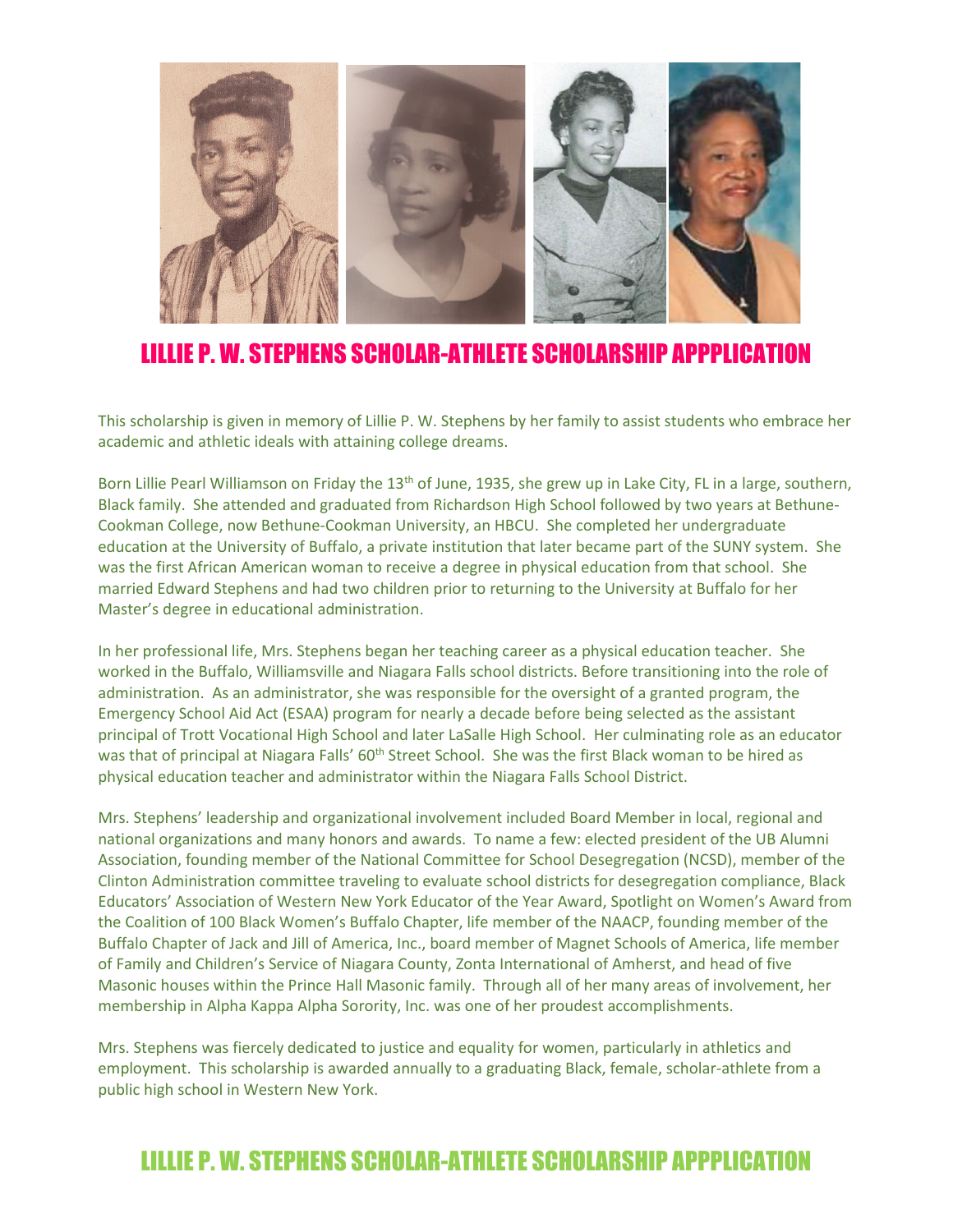This two-page application must be submitted in order to be considered for this scholarship. Only completed applications that are received on time will be reviewed. The successful applicant must be accepted to and begin study at an accredited college or university prior to the disbursement of scholarship funds.

| APPLICANT CONTACT INFORMATION    |  |  |  |
|----------------------------------|--|--|--|
|                                  |  |  |  |
|                                  |  |  |  |
|                                  |  |  |  |
|                                  |  |  |  |
| APPLICANT ACADEMIC INFORMATION   |  |  |  |
|                                  |  |  |  |
|                                  |  |  |  |
|                                  |  |  |  |
| Cumulative H.S. GPA: (4.0 scale) |  |  |  |
|                                  |  |  |  |
|                                  |  |  |  |

#### APPLICANT ATHLETIC INFORMATION

Please share information regarding the sports you have played in high school and the positions in those sports, including travel/tournament/regional teams:

| <b>SPORT</b> | <b>POSITION</b> |
|--------------|-----------------|
|              |                 |
|              |                 |
|              |                 |
|              |                 |
|              |                 |
|              |                 |
|              |                 |
|              |                 |

#### APPLICANT HONORS AND AWARDS (ACADEMIC & ATHLETIC) RECEIVED DURING HIGH SCHOOL:

# LILLIE P. W. STEPHENS SCHOLAR-ATHLETE SCHOLARSHIP APPPLICATION

\_\_\_\_\_\_\_\_\_\_\_\_\_\_\_\_\_\_\_\_\_\_\_\_\_\_\_\_\_\_\_\_\_\_\_\_\_\_\_\_\_\_\_\_\_\_\_\_\_\_\_\_\_\_\_\_\_\_\_\_\_\_\_\_\_\_\_\_\_\_\_\_\_\_\_\_\_\_\_\_\_\_\_\_\_\_\_\_ \_\_\_\_\_\_\_\_\_\_\_\_\_\_\_\_\_\_\_\_\_\_\_\_\_\_\_\_\_\_\_\_\_\_\_\_\_\_\_\_\_\_\_\_\_\_\_\_\_\_\_\_\_\_\_\_\_\_\_\_\_\_\_\_\_\_\_\_\_\_\_\_\_\_\_\_\_\_\_\_\_\_\_\_\_\_\_\_ \_\_\_\_\_\_\_\_\_\_\_\_\_\_\_\_\_\_\_\_\_\_\_\_\_\_\_\_\_\_\_\_\_\_\_\_\_\_\_\_\_\_\_\_\_\_\_\_\_\_\_\_\_\_\_\_\_\_\_\_\_\_\_\_\_\_\_\_\_\_\_\_\_\_\_\_\_\_\_\_\_\_\_\_\_\_\_\_ \_\_\_\_\_\_\_\_\_\_\_\_\_\_\_\_\_\_\_\_\_\_\_\_\_\_\_\_\_\_\_\_\_\_\_\_\_\_\_\_\_\_\_\_\_\_\_\_\_\_\_\_\_\_\_\_\_\_\_\_\_\_\_\_\_\_\_\_\_\_\_\_\_\_\_\_\_\_\_\_\_\_\_\_\_\_\_\_ \_\_\_\_\_\_\_\_\_\_\_\_\_\_\_\_\_\_\_\_\_\_\_\_\_\_\_\_\_\_\_\_\_\_\_\_\_\_\_\_\_\_\_\_\_\_\_\_\_\_\_\_\_\_\_\_\_\_\_\_\_\_\_\_\_\_\_\_\_\_\_\_\_\_\_\_\_\_\_\_\_\_\_\_\_\_\_\_